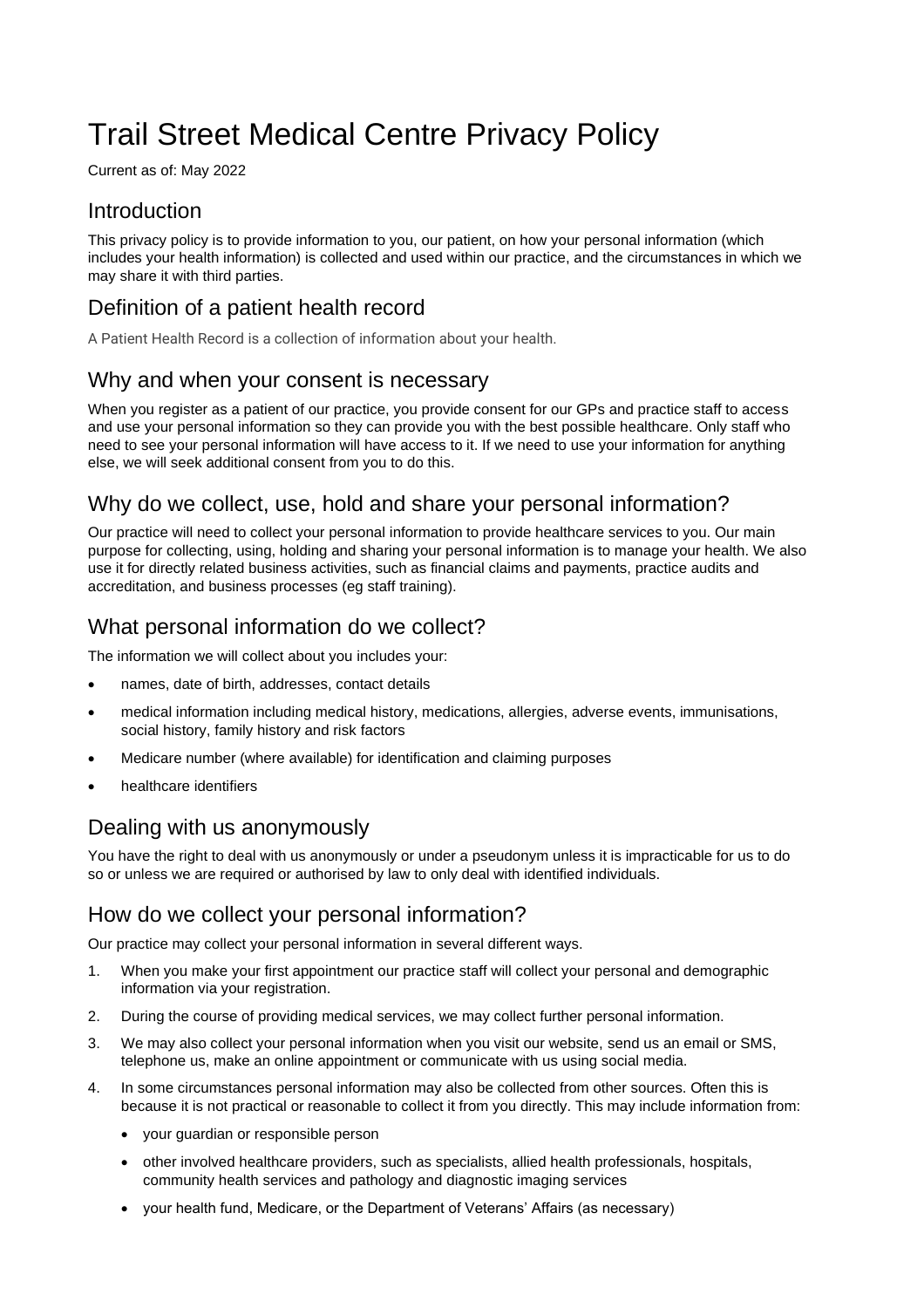### When, why and with whom do we share your personal information?

We sometimes share your personal information:

- with third parties who work with our practice for business purposes, such as accreditation agencies or information technology providers – these third parties are required to comply with APPs and this policy
- with other healthcare providers
- when it is required or authorised by law (eg court subpoenas)
- when it is necessary to lessen or prevent a serious threat to a patient's life, health or safety or public health or safety, or it is impractical to obtain the patient's consent
- to assist in locating a missing person
- to establish, exercise or defend an equitable claim
- for the purpose of confidential dispute resolution process
- when there is a statutory requirement to share certain personal information (eq some diseases require mandatory notification)
- during the course of providing medical services, through eTP, My Health Record (eg via Shared Health Summary, Event Summary)
- Insurance companies etc. with a specific signed request and consent to do so

Only people who need to access your information will be able to do so. Other than in the course of providing medical services or as otherwise described in this policy, our practice will not share personal information with any third party without your consent.

We will not share your personal information with anyone outside Australia (unless under exceptional circumstances that are permitted by law) without your consent.

Document automation technologies within the practice management software which are accessed from individual patient files including templates and contacts ensure only relevant medical information is included in referral letters.

Our practice will not use your personal information for marketing any of our goods or services directly to you without your express consent. If you do consent, you may opt out of direct marketing at any time by notifying our practice in writing.

# How do we store and protect your personal information?

Your personal information may be stored at our practice in electronic format only. Paper copies of records that are received by our practice will be scanned to form part of your electronic record, the paper copies will be shredded via a security shredding service.

Our practice stores all personal information securely in our practice management software on our server. The server is monitored and password protected by our IT company. The practice is secured by an alarm system with individual staff codes. Reception will not access your file without your consent and will not provide any documentation from your file without the doctor's consent. All staff have signed and abide by confidentiality agreements.

#### How can you access and correct your personal information at our practice?

You have the right to request access to, and correction of, your personal information. You will be required to make an appointment with your doctor so that documents contained in the records may be explained to you. You will then be provided with copies of the requested documents. A consultation fee will be incurred.

Alternatively, we will complete a file transfer to another practice on receipt of a signed file transfer form with authority from you. The record will be forwarded on disc via registered mail or alternatively saved to a password protected file. There will be a \$25.00 fee associated with this process.

If file access if required for a court related matter, all requests to release information must be received from your solicitor including a signed authority to release or by subpoena of the court.

The practice regularly updates your personal information, and you will be asked from time to time to verify that your personal information held by the practice is accurate and up to date. The practice will take steps to